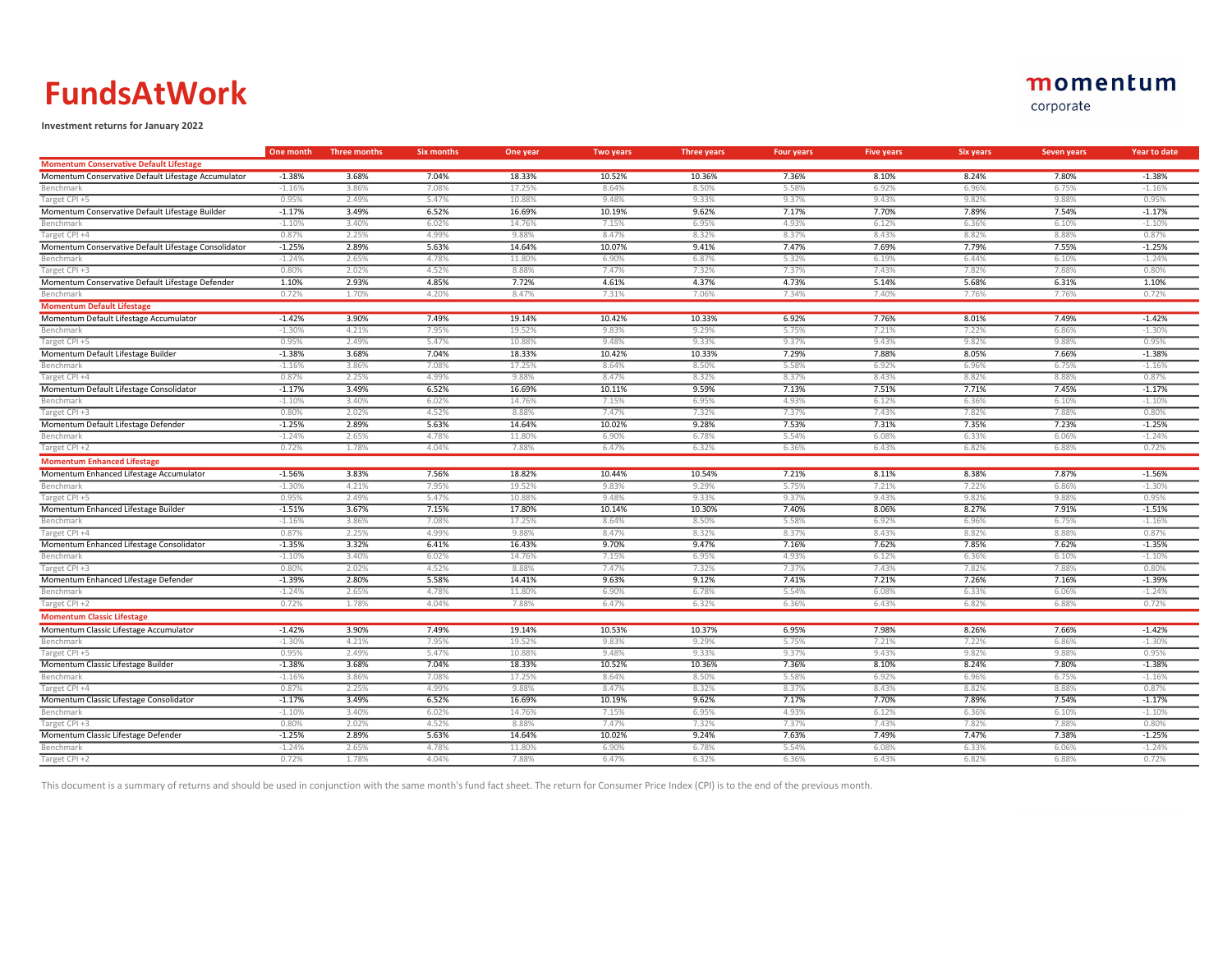# FundsAtWork

### momentum

corporate

#### Investment returns for January 2022

|                                         | One month            | <b>Three months</b> | <b>Six months</b> | One year         | <b>Two years</b> | <b>Three years</b> | <b>Four years</b> | <b>Five years</b> | <b>Six years</b> | <b>Seven years</b> | Year to date      |
|-----------------------------------------|----------------------|---------------------|-------------------|------------------|------------------|--------------------|-------------------|-------------------|------------------|--------------------|-------------------|
| <b>Momentum Target Lifestage</b>        |                      |                     |                   |                  |                  |                    |                   |                   |                  |                    |                   |
| Momentum Target Lifestage Accumulator   | $-0.98%$             | 5.13%               | 8.19%             | 20.01%           | 10.97%           | 10.67%             | 6.98%             | 8.24%             | 8.16%            | 7.51%              | $-0.98%$          |
| Benchmarl                               | $-1.31%$             | 4.21%               | 7.93%             | 19.51%           | 9.43%            | 9.15%              | 5.64%             | 7.12%             | 7.15%            | 6.80%              | $-1.319$          |
| Target CPI +5                           | 0.95%                | 2.49%               | 5.47%             | 10.88%           | 9.48%            | 9.33%              | 9.37%             | 9.43%             | 9.82%            | 9.88%              | 0.95%             |
| Momentum Target Lifestage Builder       | $-0.97%$             | 4.73%               | 7.61%             | 18.72%           | 10.84%           | 10.54%             | 7.26%             | 8.33%             | 8.19%            | 7.65%              | $-0.97%$          |
| Benchmark                               | $-1.17%$             | 3.86%               | 7.07%             | 17.24%           | 8.27%            | 8.37%              | 5.48%             | 6.84%             | 6.89%            | 6.69%              | $-1.17%$          |
| Target CPI +4                           | 0.87%                | 2.25%               | 4.99%             | 9.88%            | 8.47%            | 8.32%              | 8.37%             | 8.43%             | 8.82%            | 8.88%              | 0.87%             |
| Momentum Target Lifestage Consolidator  | $-0.87%$             | 4.37%               | 6.88%             | 16.96%           | 10.62%           | 9.86%              | 7.22%             | 8.03%             | 8.00%            | 7.47%              | $-0.87%$          |
| Benchmark                               | $-1.11%$             | 3.40%               | 6.01%             | 14.75%           | 6.91%            | 6.86%              | 4.87%             | 6.07%             | 6.32%            | 6.06%              | $-1.119$          |
| Target CPI +3                           | 0.80%                | 2.02%               | 4.52%             | 8.88%            | 7.47%            | 7.32%              | 7.37%             | 7.43%             | 7.82%            | 7.88%              | 0.80%             |
| Momentum Target Lifestage Defender      | $-1.07%$             | 3.37%               | 5.85%             | 14.47%           | 10.23%           | 9.65%              | 8.20%             | 8.12%             | 7.97%            | 7.75%              | $-1.07%$          |
| Benchmark                               | $-1.25%$             | 2.65%               | 4.77%             | 11.79%           | 6.71%            | 6.70%              | 5.48%             | 6.04%             | 6.30%            | 6.03%              | $-1.259$          |
| Target CPI +2                           | 0.72%                | 1.78%               | 4.04%             | 7.88%            | 6.47%            | 6.32%              | 6.36%             | 6.43%             | 6.82%            | 6.88%              | 0.72%             |
| <b>Momentum Passive Lifestages</b>      |                      |                     |                   |                  |                  |                    |                   |                   |                  |                    |                   |
| Momentum Passive Lifestage Accumulator  | $-0.98%$             | 4.93%               | 8.39%             | 19.85%           | 10.89%           | 9.93%              | 6.26%             | 7.10%             | 6.78%            | 6.88%              | $-0.98%$          |
| Benchmark                               | $-0.92%$             | 5.12%               | 8.17%             | 18.52%           | 9.36%            | 8.96%              | 5.63%             | 6.51%             | 6.52%            | 6.59%              | $-0.92%$          |
| Target CPI +!                           | 0.95%                | 2.49%               | 5.47%             | 10.88%           | 9.48%            | 9.33%              | 9.37%             | 9.43%             | 9.82%            | 9.88%              | 0.95%             |
| Momentum Passive Lifestage Builder      | $-0.85%$             | 4.70%               | 7.76%             | 18.03%           | 10.53%           | 9.16%              | 6.25%             | 7.02%             | 6.69%            | 6.82%              | $-0.85%$          |
| Benchmark                               | $-0.84%$             | 4.63%               | 7.15%             | 16.08%           | 7.94%            | 7.40%              | 5.03%             | 5.92%             | 6.03%            | 6.19%              | $-0.84%$          |
| Target CPI +4                           | 0.87%                | 2.25%               | 4.99%             | 9.88%            | 8.47%            | 8.32%              | 8.37%             | 8.43%             | 8.82%            | 8.88%              | 0.87%             |
| Momentum Passive Lifestage Consolidator | $-1.02%$             | 3.72%               | 6.35%             | 15.63%           | 10.31%           | 9.23%              | 6.89%             | 7.34%             | 7.10%            | 6.98%              | $-1.02%$          |
| Benchmark                               | $-0.88%$             | 3.98%               | 6.10%             | 13.36%           | 7.74%            | 7.37%              | 5.52%             | 6.17%             | 6.31%            | 6.25%              | $-0.889$          |
| Target CPI +3                           | 0.80%                | 2.02%               | 4.52%             | 8.88%            | 7.47%            | 7.32%              | 7.37%             | 7.43%             | 7.82%            | 7.88%              | 0.80%             |
| Momentum Passive Lifestage Defender     | $-1.25%$             | 2.97%               | 5.45%             | 13.71%           | 10.00%           | 9.28%              | 7.41%             | 7.43%             | 7.40%            | 7.04%              | $-1.25%$          |
| Benchmark                               | $-1.14%$             | 3.03%               | 5.13%             | 12.32%           | 8.26%            | 7.89%              | 6.32%             | 6.48%             | 6.61%            | 6.35%              | $-1.14%$          |
| Target CPI +:                           | 0.72%                | 1.78%               | 4.04%             | 7.88%            | 6.47%            | 6.32%              | 6.36%             | 6.43%             | 6.82%            | 6.88%              | 0.72%             |
|                                         |                      |                     |                   |                  |                  |                    |                   |                   |                  |                    |                   |
| <b>Flexible Range</b>                   |                      |                     |                   |                  |                  |                    |                   |                   |                  |                    | $-2.07%$          |
| Momentum Flexible Factor 7              | $-2.07%$             | 3.32%               | 8.27%             | 19.54%           | 12.48%           | 12.84%             | 9.27%             | 9.34%             | 9.07%            | 8.74%              |                   |
| Benchmark                               | $-1.31%$             | 4.21%               | 7.95%             | 19.53%           | 9.44%            | 9.16%              | 5.65%             | 7.13%             | 7.15%            | 6.81%              | $-1.319$          |
| Target CPI +5                           | 0.95%                | 2.49%               | 5.47%             | 10.88%           | 9.48%            | 9.33%              | 9.37%             | 9.43%             | 9.82%            | 9.88%              | 0.95%             |
| Momentum Flexible Factor 6              | $-2.01%$             | 3.34%               | 8.24%             | 19.25%           | 12.02%           | 12.15%             | 8.85%             | 8.90%             | 8.72%            | 8.47%              | $-2.01%$          |
| Benchmark                               | $-1.17%$             | 3.86%               | 7.08%             | 17.25%           | 8.28%            | 8.37%              | 5.48%             | 6.84%             | 6.89%            | 6.69%              | $-1.179$          |
| Target CPI +4                           | 0.87%                | 2.25%               | 4.99%             | 9.88%            | 8.47%            | 8.32%              | 8.37%             | 8.43%             | 8.82%            | 8.88%              | 0.87%             |
| Momentum Flexible Factor 5              | $-1.46%$             | 3.58%               | 8.09%             | 18.97%           | 11.37%           | 11.10%             | 8.42%             | 8.27%             | 8.20%            | 8.00%              | $-1.46%$          |
| Benchmark                               | $-1.11%$             | 3.40%               | 6.02%             | 14.76%           | 6.92%            | 6.86%              | 4.87%             | 6.07%             | 6.32%            | 6.06%              | $-1.11%$          |
| Target CPI +3                           | 0.80%                | 2.02%<br>3.44%      | 4.52%<br>7.37%    | 8.88%            | 7.47%            | 7.32%<br>10.91%    | 7.37%<br>8.61%    | 7.43%<br>8.37%    | 7.82%            | 7.88%              | 0.80%<br>$-1.07%$ |
| Momentum Flexible Factor 4              | $-1.07%$<br>$-1.25%$ |                     | 4.78%             | 17.28%<br>11.80% | 11.46%<br>6.71%  | 6.80%              |                   | 6.15%             | 8.28%<br>6.41%   | 8.08%<br>6.07%     | $-1.25%$          |
| Benchmark                               | 0.72%                | 2.65%               | 4.04%             |                  |                  |                    | 5.27%             |                   | 6.82%            | 6.88%              | 0.72%             |
| Target CPI +2                           |                      | 1.78%               |                   | 7.88%            | 6.47%            | 6.32%              | 6.36%             | 6.43%             |                  |                    |                   |
| <b>Momentum Enhanced Range</b>          |                      |                     |                   |                  |                  |                    |                   |                   |                  |                    |                   |
| Momentum Enhanced Factor 7              | $-1.56%$             | 3.83%               | 7.56%             | 18.82%           | 10.44%           | 10.54%             | 7.21%             | 8.11%             | 8.38%            | 7.87%              | $-1.56%$          |
| Benchmark                               | $-1.30%$             | 4.21%               | 7.95%             | 19.52%           | 9.83%            | 9.29%              | 5.75%             | 7.21%             | 7.22%            | 6.86%              | $-1.30%$          |
| Target CPI +5                           | 0.95%                | 2.49%               | 5.47%             | 10.88%           | 9.48%            | 9.33%              | 9.37%             | 9.43%             | 9.82%            | 9.88%              | 0.95%             |
| Momentum Enhanced Factor 6              | $-1.51%$             | 3.67%               | 7.15%             | 17.80%           | 10.14%           | 10.30%             | 7.40%             | 8.06%             | 8.27%            | 7.91%              | $-1.51%$          |
| Benchmark                               | $-1.16%$             | 3.86%               | 7.08%             | 17.25%           | 8.64%            | 8.50%              | 5.58%             | 6.92%             | 6.96%            | 6.75%              | $-1.16%$          |
| Target CPI +4                           | 0.87%                | 2.25%               | 4.99%             | 9.88%            | 8.47%            | 8.32%              | 8.37%             | 8.43%             | 8.82%            | 8.88%              | 0.87%             |
| Momentum Enhanced Factor 5              | $-1.35%$             | 3.32%               | 6.41%             | 16.43%           | 9.70%            | 9.47%              | 7.16%             | 7.62%             | 7.85%            | 7.62%              | $-1.35%$          |
| Benchmark                               | $-1.10%$             | 3.40%               | 6.02%             | 14.76%           | 7.15%            | 6.95%              | 4.93%             | 6.12%             | 6.36%            | 6.10%              | $-1.109$          |
| Target CPI +3                           | 0.80%                | 2.02%               | 4.52%             | 8.88%            | 7.47%            | 7.32%              | 7.37%             | 7.43%             | 7.82%            | 7.88%              | 0.80%             |
| Momentum Enhanced Factor 4              | $-1.39%$             | 2.80%               | 5.60%             | 14.43%           | 9.78%            | 9.45%              | 7.59%             | 7.72%             | 7.84%            | 7.62%              | $-1.39%$          |
| Benchmark                               | $-1.24%$             | 2.65%               | 4.78%             | 11.80%           | 6.90%            | 6.87%              | 5.32%             | 6.19%             | 6.44%            | 6.10%              | $-1.24%$          |
| Target CPI +2                           | 0.72%                | 1.78%               | 4.04%             | 7.88%            | 6.47%            | 6.32%              | 6.36%             | 6.43%             | 6.82%            | 6.88%              | 0.72%             |

This document is a summary of returns and should be used in conjunction with the same month's fund fact sheet. The return for Consumer Price Index (CPI) is to the end of the previous month.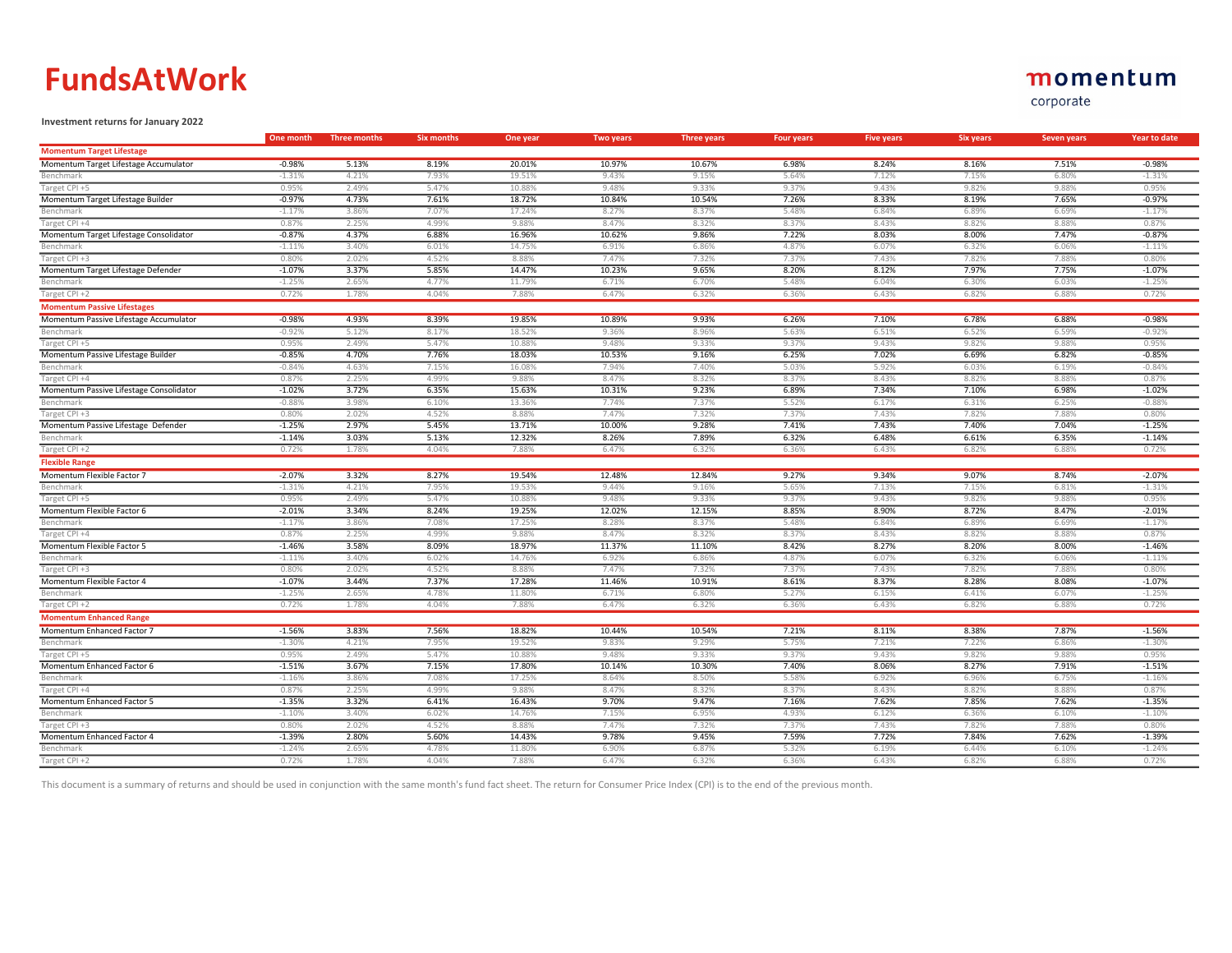# FundsAtWork

Investment returns for January 2022

|                                            | One month | <b>Three months</b> | <b>Six months</b> | One year | <b>Two years</b> | <b>Three years</b> | <b>Four years</b> | <b>Five years</b> | <b>Six years</b> | <b>Seven years</b> | <b>Year to date</b> |
|--------------------------------------------|-----------|---------------------|-------------------|----------|------------------|--------------------|-------------------|-------------------|------------------|--------------------|---------------------|
| <b>Momentum Classic Range</b>              |           |                     |                   |          |                  |                    |                   |                   |                  |                    |                     |
| Momentum Classic Factor 7                  | $-1.42%$  | 3.90%               | 7.49%             | 19.14%   | 10.53%           | 10.37%             | 6.95%             | 7.98%             | 8.26%            | 7.66%              | $-1.42%$            |
| Benchmark                                  | $-1.30%$  | 4.21%               | 7.95%             | 19.52%   | 9.83%            | 9.29%              | 5.75%             | 7.21%             | 7.22%            | 6.86%              | $-1.30%$            |
| Target CPI +5                              | 0.95%     | 2.49%               | 5.47%             | 10.88%   | 9.48%            | 9.33%              | 9.37%             | 9.43%             | 9.82%            | 9.88%              | 0.95%               |
| Momentum Classic Factor 6                  | $-1.38%$  | 3.68%               | 7.04%             | 18.33%   | 10.52%           | 10.36%             | 7.36%             | 8.10%             | 8.24%            | 7.80%              | $-1.38%$            |
| Benchmark                                  | $-1.16%$  | 3.86%               | 7.08%             | 17.25%   | 8.64%            | 8.50%              | 5.58%             | 6.92%             | 6.96%            | 6.75%              | $-1.16%$            |
| Target CPI +4                              | 0.87%     | 2.25%               | 4.99%             | 9.88%    | 8.47%            | 8.32%              | 8.37%             | 8.43%             | 8.82%            | 8.88%              | 0.87%               |
| Momentum Classic Factor 5                  | $-1.17%$  | 3.49%               | 6.52%             | 16.69%   | 10.19%           | 9.62%              | 7.17%             | 7.70%             | 7.89%            | 7.54%              | $-1.17%$            |
| Benchmark                                  | $-1.109$  | 3.40%               | 6.02%             | 14.76%   | 7.15%            | 6.95%              | 4.93%             | 6.12%             | 6.36%            | 6.10%              | $-1.109$            |
| Target CPI +3                              | 0.80%     | 2.02%               | 4.52%             | 8.88%    | 7.47%            | 7.32%              | 7.37%             | 7.43%             | 7.82%            | 7.88%              | 0.80%               |
| Momentum Classic Factor 4                  | $-1.25%$  | 2.89%               | 5.63%             | 14.64%   | 10.07%           | 9.41%              | 7.47%             | 7.69%             | 7.79%            | 7.55%              | $-1.25%$            |
| Benchmark                                  | $-1.24%$  | 2.65%               | 4.78%             | 11.80%   | 6.90%            | 6.87%              | 5.32%             | 6.19%             | 6.44%            | 6.10%              | $-1.24%$            |
| Target CPI +2                              | 0.72%     | 1.78%               | 4.04%             | 7.88%    | 6.47%            | 6.32%              | 6.36%             | 6.43%             | 6.82%            | 6.88%              | 0.72%               |
| <b>Momentum Target Range</b>               |           |                     |                   |          |                  |                    |                   |                   |                  |                    |                     |
| Momentum Target Factor 7                   | $-0.98%$  | 5.13%               | 8.19%             | 20.01%   | 10.97%           | 10.67%             | 6.98%             | 8.24%             | 8.16%            | 7.51%              | $-0.98%$            |
| Benchmarl                                  | $-1.319$  | 4.21%               | 7.93%             | 19.51%   | 9.43%            | 9.15%              | 5.64%             | 7.12%             | 7.15%            | 6.80%              | $-1.319$            |
| Target CPI +5                              | 0.95%     | 2.49%               | 5.47%             | 10.88%   | 9.48%            | 9.33%              | 9.37%             | 9.43%             | 9.82%            | 9.88%              | 0.95%               |
| Momentum Target Factor 6                   | $-0.97%$  | 4.73%               | 7.61%             | 18.72%   | 10.84%           | 10.54%             | 7.26%             | 8.33%             | 8.19%            | 7.65%              | $-0.97%$            |
| Benchmarl                                  | $-1.179$  | 3.869               | 7.07%             | 17.24%   | 8.27%            | 8.37%              | 5.48%             | 6.84%             | 6.89%            | 6.69%              | $-1.17%$            |
| Target CPI +4                              | 0.87%     | 2.25%               | 4.99%             | 9.88%    | 8.47%            | 8.32%              | 8.37%             | 8.43%             | 8.82%            | 8.88%              | 0.87%               |
| Momentum Target Factor 5                   | $-0.87%$  | 4.37%               | 6.88%             | 16.96%   | 10.62%           | 9.86%              | 7.22%             | 8.03%             | 8.00%            | 7.47%              | $-0.87%$            |
| Benchmarl                                  | $-1.119$  | 3.40%               | 6.019             | 14.75%   | 6.91%            | 6.869              | 4.87%             | 6.07%             | 6.32%            | 6.069              | $-1.11%$            |
| Target CPI +3                              | 0.80%     | 2.02%               | 4.52%             | 8.88%    | 7.47%            | 7.32%              | 7.37%             | 7.43%             | 7.82%            | 7.88%              | 0.80%               |
| Momentum Target Factor 4                   | $-1.07%$  | 3.37%               | 5.85%             | 14.47%   | 10.23%           | 9.77%              | 8.11%             | 8.37%             | 8.22%            | 7.80%              | $-1.07%$            |
| Benchmark                                  | $-1.25%$  | 2.65%               | 4.77%             | 11.79%   | 6.71%            | 6.80%              | 5.27%             | 6.15%             | 6.40%            | 6.07%              | $-1.25%$            |
| Target CPI +2                              | 0.72%     | 1.78%               | 4.04%             | 7.88%    | 6.47%            | 6.32%              | 6.36%             | 6.43%             | 6.82%            | 6.88%              | 0.72%               |
| <b>Momentum Passive Range</b>              |           |                     |                   |          |                  |                    |                   |                   |                  |                    |                     |
| Momentum Passive Factor 7                  | $-0.98%$  | 4.93%               | 8.39%             | 19.85%   | 10.89%           | 9.93%              | 6.26%             | 7.10%             | 6.78%            | 6.88%              | $-0.98%$            |
| Benchmark                                  | $-0.92%$  | 5.12%               | 8.17%             | 18.52%   | 9.36%            | 8.96%              | 5.63%             | 6.51%             | 6.52%            | 6.59%              | $-0.92%$            |
| Target CPI +5                              | 0.95%     | 2.49%               | 5.47%             | 10.88%   | 9.48%            | 9.33%              | 9.37%             | 9.43%             | 9.82%            | 9.88%              | 0.95%               |
| Momentum Passive Factor 6                  | $-0.85%$  | 4.70%               | 7.76%             | 18.03%   | 10.53%           | 9.16%              | 6.25%             | 7.02%             | 6.69%            | 6.82%              | $-0.85%$            |
| Benchmark                                  | $-0.84%$  | 4.63%               | 7.15%             | 16.08%   | 7.94%            | 7.40%              | 5.03%             | 5.92%             | 6.03%            | 6.19%              | $-0.84%$            |
| Target CPI +4                              | 0.87%     | 2.25%               | 4.99%             | 9.88%    | 8.47%            | 8.32%              | 8.37%             | 8.43%             | 8.82%            | 8.88%              | 0.87%               |
| Momentum Passive Factor 5                  | $-1.02%$  | 3.72%               | 6.35%             | 15.63%   | 10.31%           | 9.23%              | 6.89%             | 7.34%             | 7.10%            | 6.98%              | $-1.02%$            |
| Benchmark                                  | $-0.88%$  | 3.98%               | 6.10%             | 13.36%   | 7.74%            | 7.37%              | 5.52%             | 6.17%             | 6.31%            | 6.25%              | $-0.889$            |
| Target CPI +3                              | 0.80%     | 2.02%               | 4.52%             | 8.88%    | 7.47%            | 7.32%              | 7.37%             | 7.43%             | 7.82%            | 7.88%              | 0.80%               |
| Momentum Passive Factor 4                  | $-1.25%$  | 2.97%               | 5.45%             | 13.71%   | 10.00%           | 9.28%              | 7.41%             | 7.43%             | 7.40%            | 7.04%              | $-1.25%$            |
| Benchmark                                  | $-1.149$  | 3.03%               | 5.13%             | 12.32%   | 8.26%            | 7.89%              | 6.32%             | 6.48%             | 6.61%            | 6.35%              | $-1.14%$            |
| Target CPI +2                              | 0.72%     | 1.78%               | 4.04%             | 7.88%    | 6.47%            | 6.32%              | 6.36%             | 6.43%             | 6.82%            | 6.88%              | 0.72%               |
| <b>Other portfolios</b>                    |           |                     |                   |          |                  |                    |                   |                   |                  |                    |                     |
| Momentum Smart Guaranteed +3               | 1.30%     | 3.77%               | 6.95%             | 13.42%   | 8.13%            | 6.70%              | 6.48%             | 6.54%             | 6.85%            | 7.33%              | 1.30%               |
| Target CPI +3                              | 0.80%     | 2.02%               | 4.52%             | 8.88%    | 7.47%            | 7.32%              | 7.37%             | 7.43%             | 7.82%            | 7.88%              | 0.80%               |
| Momentum Multi-Manager Global Money Market | $-0.21%$  | 1.23%               | 2.67%             | 4.10%    | 5.42%            | 7.25%              | 7.61%             | 6.97%             | 5.90%            | 6.97%              | $-0.21%$            |
| Benchmarl                                  | $-0.26%$  | 0.89%               | 2.12%             | 3.15%    | 4.23%            | 5.47%              | 5.99%             | 5.93%             | 5.60%            | 6.26%              | $-0.269$            |
| <b>Other portfolios</b>                    |           |                     |                   |          |                  |                    |                   |                   |                  |                    |                     |
| Momentum Multi-Manager Local Money Market  | 0.39%     | 1.25%               | 2.30%             | 4.37%    | 5.17%            | 6.16%              | 6.72%             | 7.14%             | 7.35%            | 7.27%              | 0.39%               |
| Benchmark                                  | 0.34%     | 1.00%               | 1.97%             | 3.88%    | 4.47%            | 5.40%              | 5.86%             | 6.19%             | 6.40%            | 6.42%              | 0.34%               |
| Momentum Multi-Manager Shari'ah            | $-0.68%$  | 3.42%               | 9.65%             | 22.56%   | 16.52%           | 13.48%             | 10.90%            | 10.32%            | 11.43%           | 8.99%              | $-0.68%$            |
| Benchmark                                  | $-0.54%$  | 5.63%               | 4.76%             | 16.40%   | 14.89%           | 12.93%             | 10.50%            | 9.20%             | 10.89%           | 7.60%              | $-0.54%$            |
| Target CPI +5                              | 0.95%     | 2.49%               | 5.47%             | 10.88%   | 9.48%            | 9.33%              | 9.37%             | 9.43%             | 9.82%            | 9.88%              | 0.95%               |
| Momentum Multi-Managed Fixed Income        | 0.44%     | 2.05%               | 3.17%             | 7.11%    | 7.21%            | 7.59%              | 8.04%             | 8.37%             | 8.55%            | 8.05%              | 0.44%               |
| Benchmark                                  | 0.18%     | 1.67%               | 2.14%             | 4.18%    | 7.37%            | 7.51%              | 7.82%             | 8.22%             | 8.36%            | 7.72%              | 0.18%               |
| Momentum Multi-Managed Bond                | 0.80%     | 4.31%               | 3.57%             | 9.60%    | 8.48%            | 8.41%              | 8.59%             | 9.11%             | 9.67%            | 7.45%              | 0.80%               |
| Benchmark                                  | 0.85%     | 4.24%               | 3.27%             | 8.49%    | 8.35%            | 8.39%              | 8.49%             | 8.95%             | 9.42%            | 7.13%              | 0.85%               |
|                                            |           |                     |                   |          |                  |                    |                   |                   |                  |                    |                     |

This document is a summary of returns and should be used in conjunction with the same month's fund fact sheet. The return for Consumer Price Index (CPI) is to the end of the previous month.

## momentum

corporate